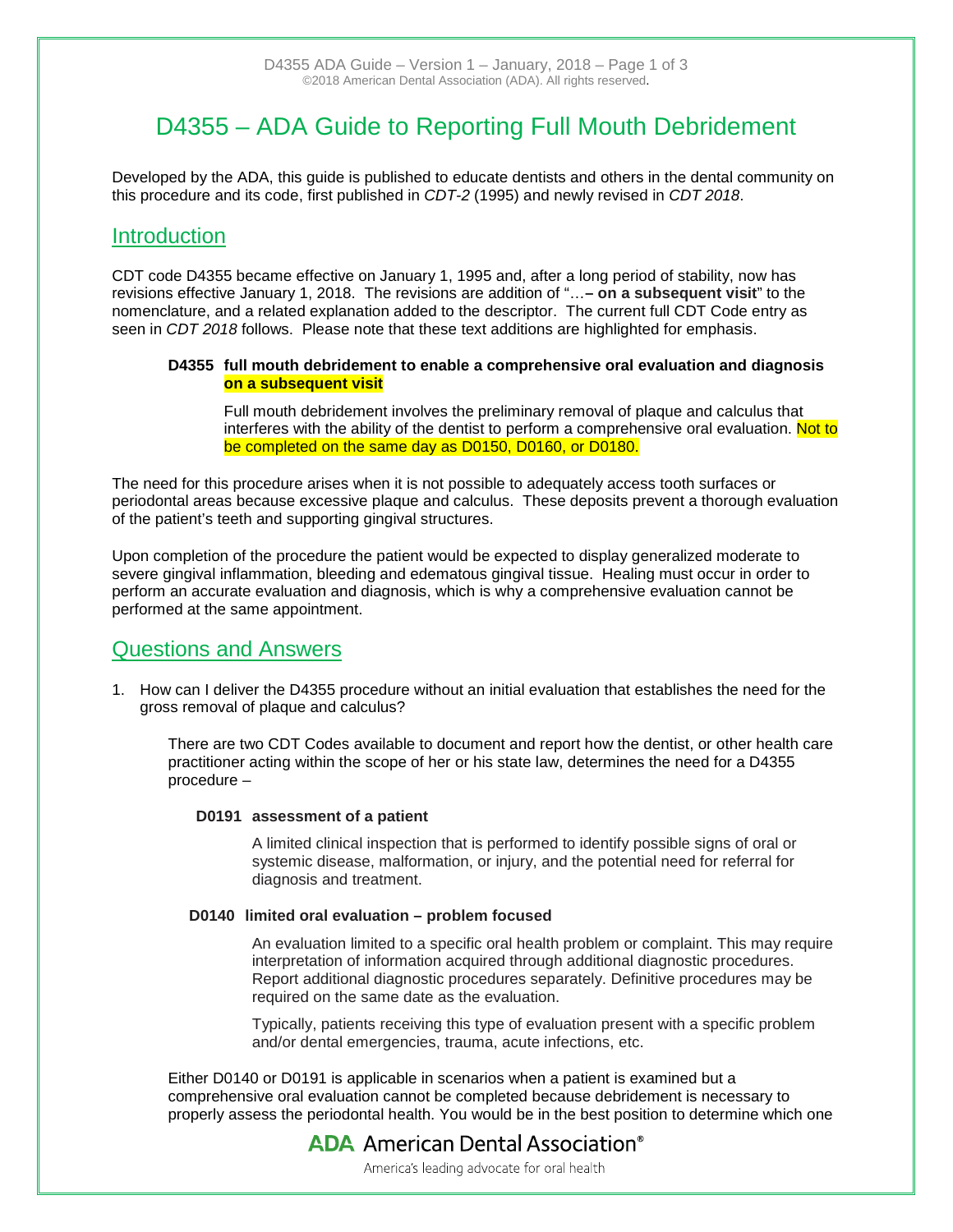of these could apply. Note too that if D0140 is reported this may affect reimbursement for other oral evaluation procedures reported later in the dental benefit plan's term.

2. I understand that the full mouth debridement procedure does not include fine scaling of tooth surfaces or subgingival scaling and root planing. Could these procedures be delivered during the same appointment as the D4355?

Although there is nothing in the full CDT Code entries for D1110 (prophylaxis), D4341/D4342 (SRP) or D4355 that precludes their delivery at the same appointment – good practice indicates that either should be performed on a subsequent date. One reason is that the patient has not received a complete oral evaluation, which includes diagnosis and treatment planning. Second, would delivery of either procedure be clinically appropriate considering that the traumatized tissue has not had time to heal? If you cannot complete a comprehensive oral evaluation, how would you know if deliver of a prophylaxis or SRP is appropriate?

3. The D4355's descriptor states that this procedure is not to be completed on the same day as a D0150, D0160, or D0180. What are my options when a patient is not able to schedule multiple appointments for necessary dental services due to job demands or distance or travel expense; how might these services be reimbursed by the dental benefit plan?

Request an exception from the patient's dental benefit plan – explaining the situation before the date of service (recommended) or by submitting a narrative with the claim. For a group plan, ask your patient to involve their employer in requesting an exception so that the evaluation procedures are neither declined nor disallowed.

4. What is the rationale for reporting "D0191 assessment of a patient" as the preliminary procedure that led to delivery of D4355?

The answer is in the first words of this code's descriptor – "A limited clinical inspection…" A patient who presents with significant plaque clearly suggests the presence of bacterial biofilm whose acidic nature may be causing decay, and excessive plaque is an indicator of likely gingival inflammation. The assessment procedure's goal is to refer at risk patients for diagnosis and treatment, and the D4355 procedure is the first step to the necessary oral evaluation.

5. How can I justify reporting D0140 as the evaluation that led to delivery of D4355 – isn't D0140 for emergency visits?

This is a continuing misperception. The "D0140A limited oral evaluation – problem focused" descriptor's first sentence says this type of evaluation is "…limited to a specific oral health problem or complaint." The patient's complaint could be pain or bleeding gums, which could be caused by the accumulation of plaque or calculus. Hence the need for a full mouth debridement, a definitive procedure that, as the D0140 descriptor says "…may be required on the same date…"